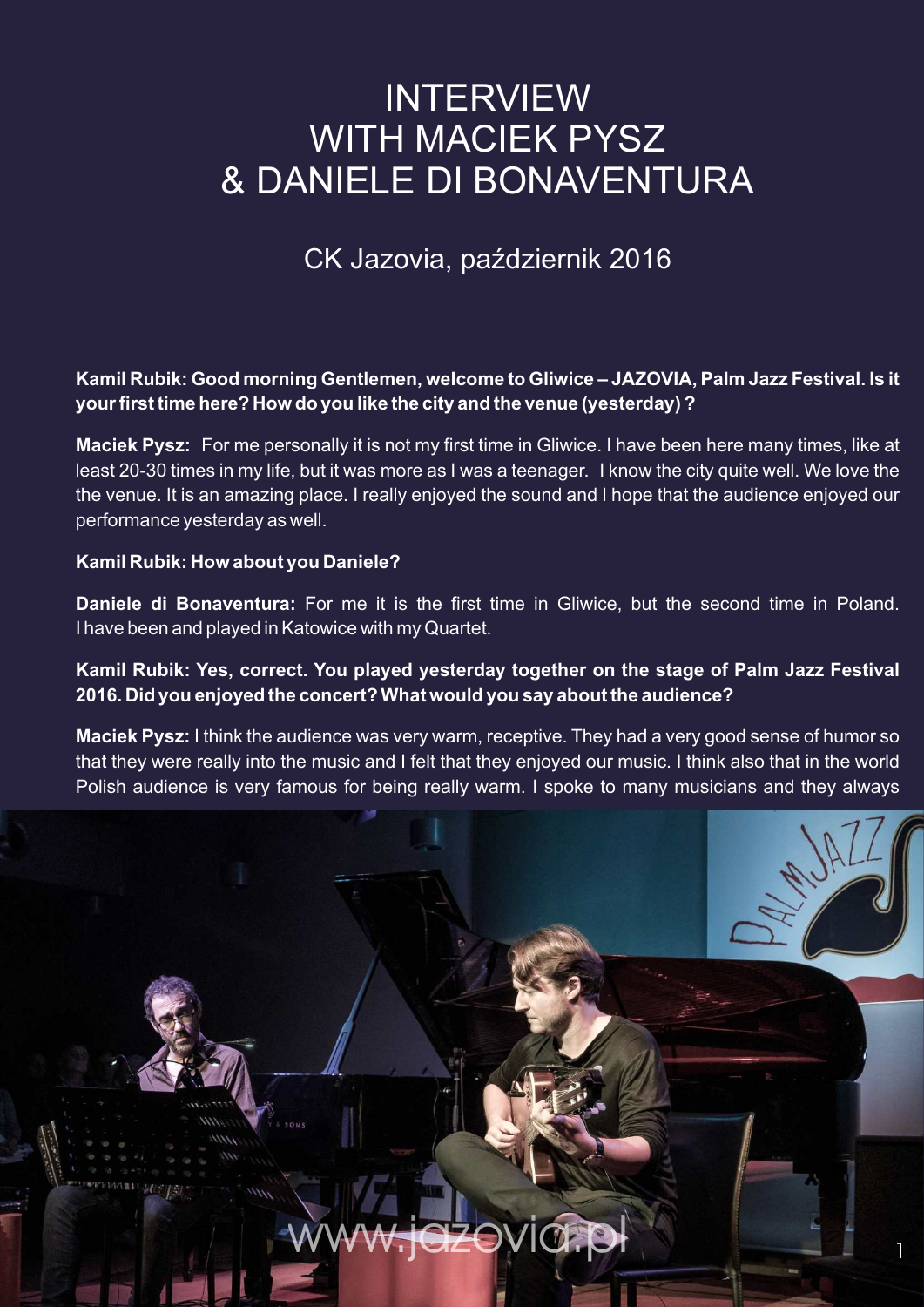appreciate Polish listeners. Yesterday it was an another example of it.

**Daniele di Bonaventura:** Yes, I think the same. Very good audience! Very open-minded.

**Kamil Rubik: As the introduction I just wanted to ask you those simple questions, but I am really curious about your stories regarding music. Maciek, you started playing guitar at the age of 11, correct? You say, you have been inspired by many great musicians – and guitarists of course – such as Pat Metheny, Al di Meola, Bireli Lagrene. Why do you namely chose this instrument? I think not many people just know that.**

**Maciek Pysz:** Yes, sure. You know, the story is maybe even more simple, because my cousin played guitar and I wanted to join him and play the guitar, so that is how it happened initially and then I became more interested in the instrument. Actually, at first I wanted to take piano lessons when I was younger, but my parents they were not up for it… this instrument was too big, you know. Then I said: okay, I want to play the guitar and they agreed and said: that's perfect – it is small and cheap. Then I discovered I really love this instrument! I moved also from electric guitar to acoustic / nylon strings.

**Kamil Rubik: Your inspiration comes from tango, flamenco, Latin and Brazilian music, jazz and classical style. Which of these styles is more ingrained in you currently?**

**Maciek Pysz:** Hmm, it is hard to say. All of these styles I have in me. It is difficult to give a name to the music and put into a box. Maybe world music in general? I think it is a blend of all of those styles. If you listen to my music you can find many influences: it might be a classical composition, latin section with jazz harmony changes. They are really all in my music. However, maybe jazz is the most ingrained in me? World music as well? Hard to say.

**Kamil Rubik: The album "A journey" was recorded almost two years ago, you play there together with Daniele – Daniele appears there with his magnificent and unique sound of bandoneon and piano. How did it happen that you decide to work together?**

**Daniele di Bonaventura:** Maciek invited me to play on this album, so it is also a simple story. It was a very beautiful experience!

www.jazovia.pl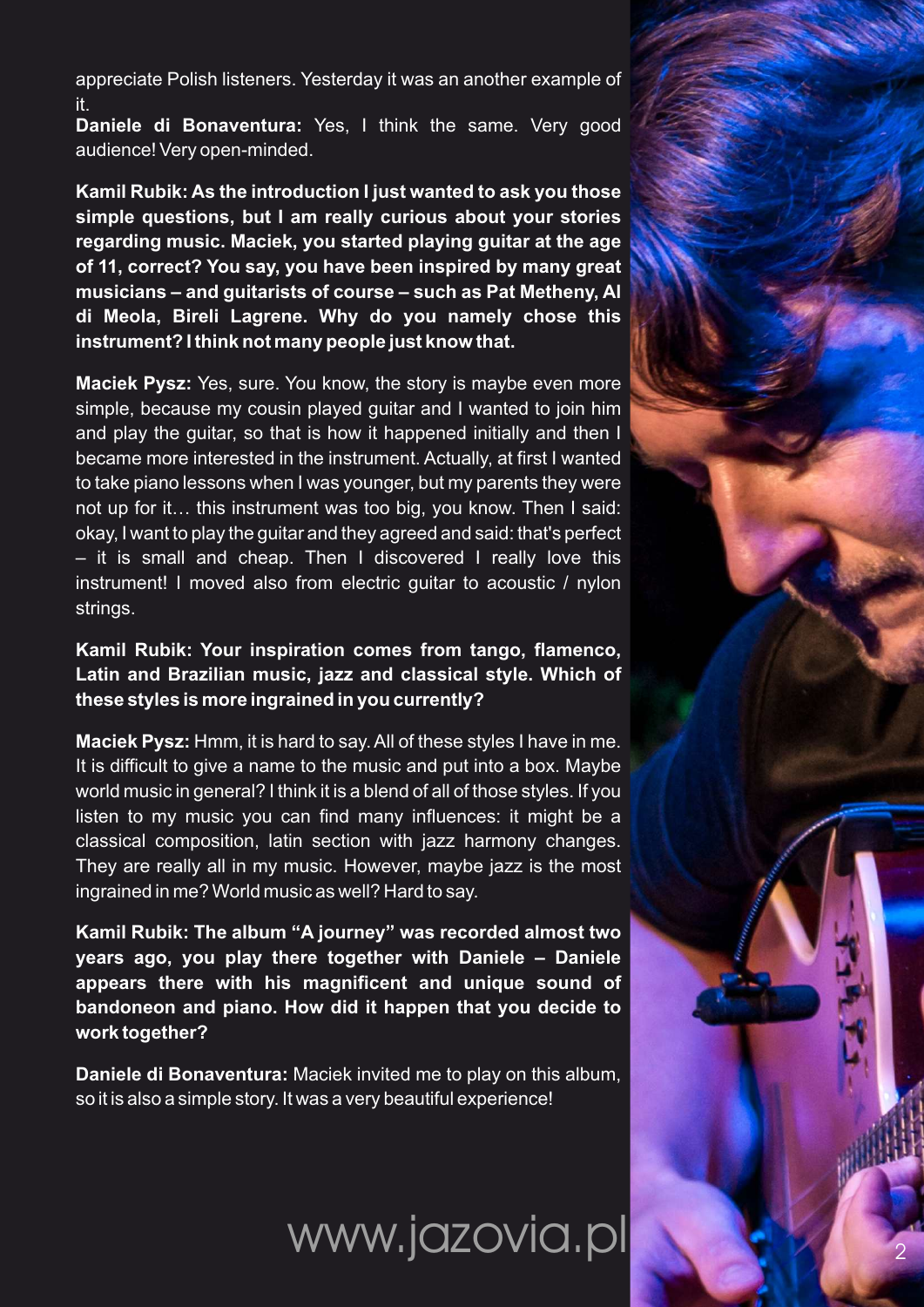**Maciek Pysz:** Yes, I had a trio before the album "A Journey" and I wanted to add someone to the project for the next CD. One of my musician knew Daniele very well and advised me on checking his music. So I checked it and really loved Daniele's music. After I contacted him to join us and it happened from there.

**Kamil Rubik: Daniele, you are multi-instrumentalist, but your main instruments are bandoneon and piano. I am really curious about your story with the bandoneon. What made you the way of playing this instrument well-known for Argentinian music?**

**Daniele di Bonaventura:** This is a long story. I will try to relate it concise. I started playing bandoneon almost 23 years ago and I chose this instrument because of its gorgeous sound, not because of tango music. I wanted to find another "mind", another world, new language to express my music – to mix my whole experience from pop, rock music, jazz, classic – I studied composition at conservatory in Italy. Regarding your question, for me Argentinian music is only one of the directions.

**Kamil Rubik: Daniele, you have cooperated with many excellent musicians. Which of these musical collaborations has stucked in your memory forever?**

**Daniele di Bonaventura:** with Maciek of course! (laughter). It is really very important cooperation for me.

**Kamil Rubik: Gentlemen, I have a questions for both of you. What is your definition of music personally?** 

**Maciek Pysz:** So, for me music is a way for expressing emotions. It is another language to communicate with people, with the audience. It is also a deeper language of communication than words. You can say something with words but with music you can say much more, touch people in a different way.

**Daniele di Bonaventura:** very simple, with contemporary music. Music for me is an expression of the culture, of yourself. It is just a fusion.

**Kamil Rubik: Duo. Very interesting concept. Do you have a pleasure in playing Duo? How does it work in your case?**

**Maciek Pysz:** I think this a very good musical situation to play Duo. It definitely offers to explore other areas of the instrument because there is more space without bass and drums. We can use more effects, sounds. I really enjoy this constellation.

www.jazovia.pl